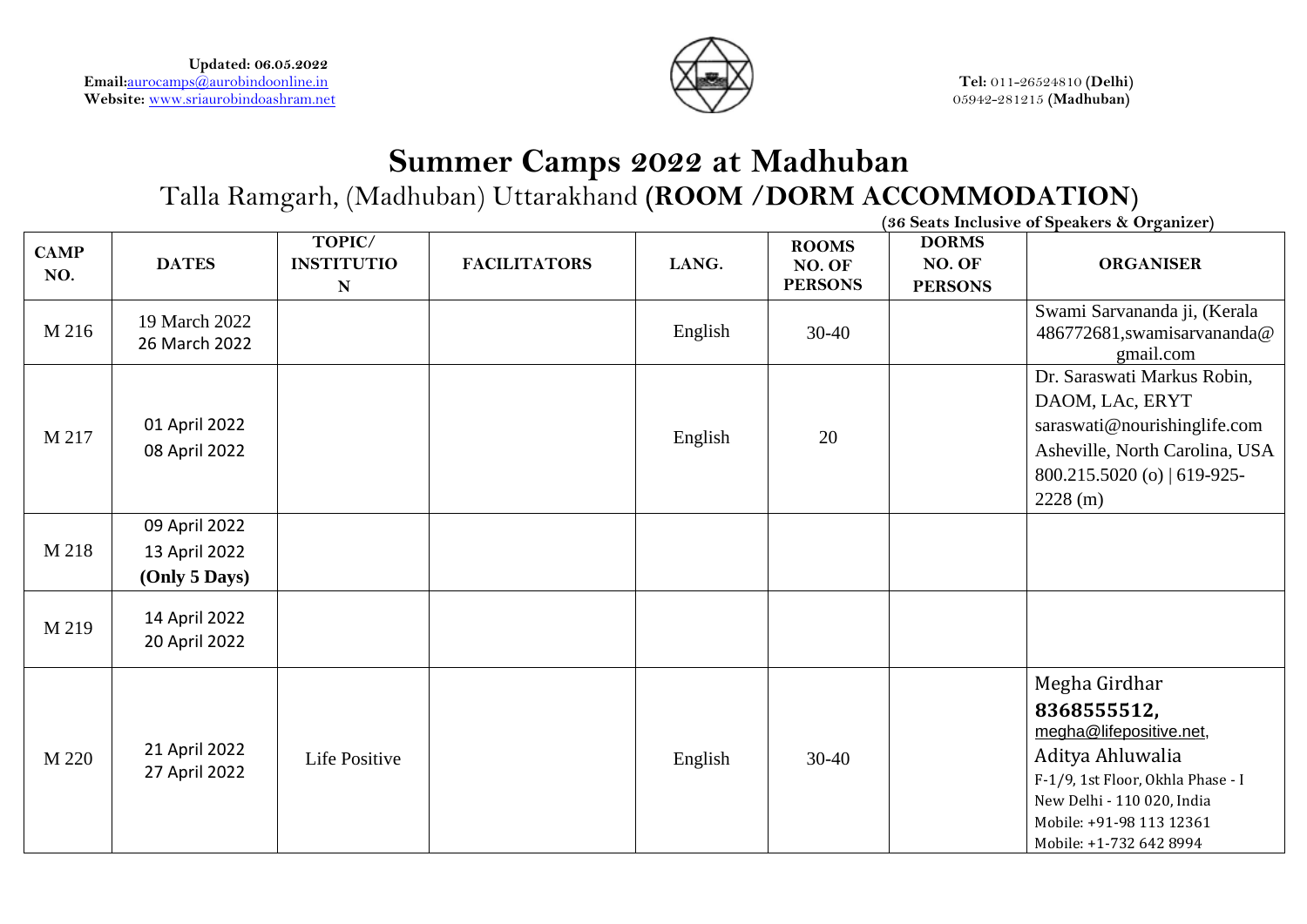| M 221 | 28 April 2022<br>04 May 2022 | Dharma Today:<br>Manu or<br>Modernity                                                                     | <b>Bharat Gupt</b>   | English | 40 | <b>Bharat Gupt,</b><br>bharatgupt10@gmail.com,<br>9810077914, S.C.Khanna,<br>9555964098 |
|-------|------------------------------|-----------------------------------------------------------------------------------------------------------|----------------------|---------|----|-----------------------------------------------------------------------------------------|
| M 222 | 05 May 2022<br>11 May 2022   |                                                                                                           |                      |         |    |                                                                                         |
| M 223 | 12 May 2022<br>18 May 2022   |                                                                                                           | Dr. Sudhir Pandey    | Marathi | 25 | Dr. Sudhir Pandey<br>(Shrikrishna dixit"<br>krish_dixit001@yahoo.com)                   |
| M 224 | 19 May 2022<br>25 May 2022   |                                                                                                           |                      | English | 30 | Niraj Sharma, 9873338630                                                                |
| M 225 | 26 May 2022<br>01 June2022   | Two morning<br>sessions: Gita.<br>Two Afternoon<br>sessions:<br>First chapter of<br>Synthesis of<br>Yoga. | Kaivalya Smart       | English | 27 | Kaivalya Smart, 9898021150,<br>kaivalyasmart@gmail.com, Surat                           |
| M 226 | 02 June 2022<br>08 June 2022 | <b>Indian Classical</b><br>Music                                                                          | Barun Pal's Students | English | 36 | Chandrima, 9819441689,<br>ahandrima@gmail.com                                           |
| M 227 | 09 June 2022<br>15 June 2022 | Vedanta and<br>Ayurveda Retreat                                                                           | Dr. Surindar Katoch  | English | 36 | Dr. Surindar Katoch,<br>9811199167                                                      |
| M 228 | 16 June 2022<br>22 June 2022 |                                                                                                           | Tai Chi              | English | 36 | Sensei Sandeep Desai,<br>taichiindia@hotmail.com                                        |
| M 229 | 23 June 2022<br>29 June 2022 |                                                                                                           | Vibhuti              | English | 36 | Vibhuti Aggarwal, 9582870628,<br>vibhuti@youthallianceofindia.org                       |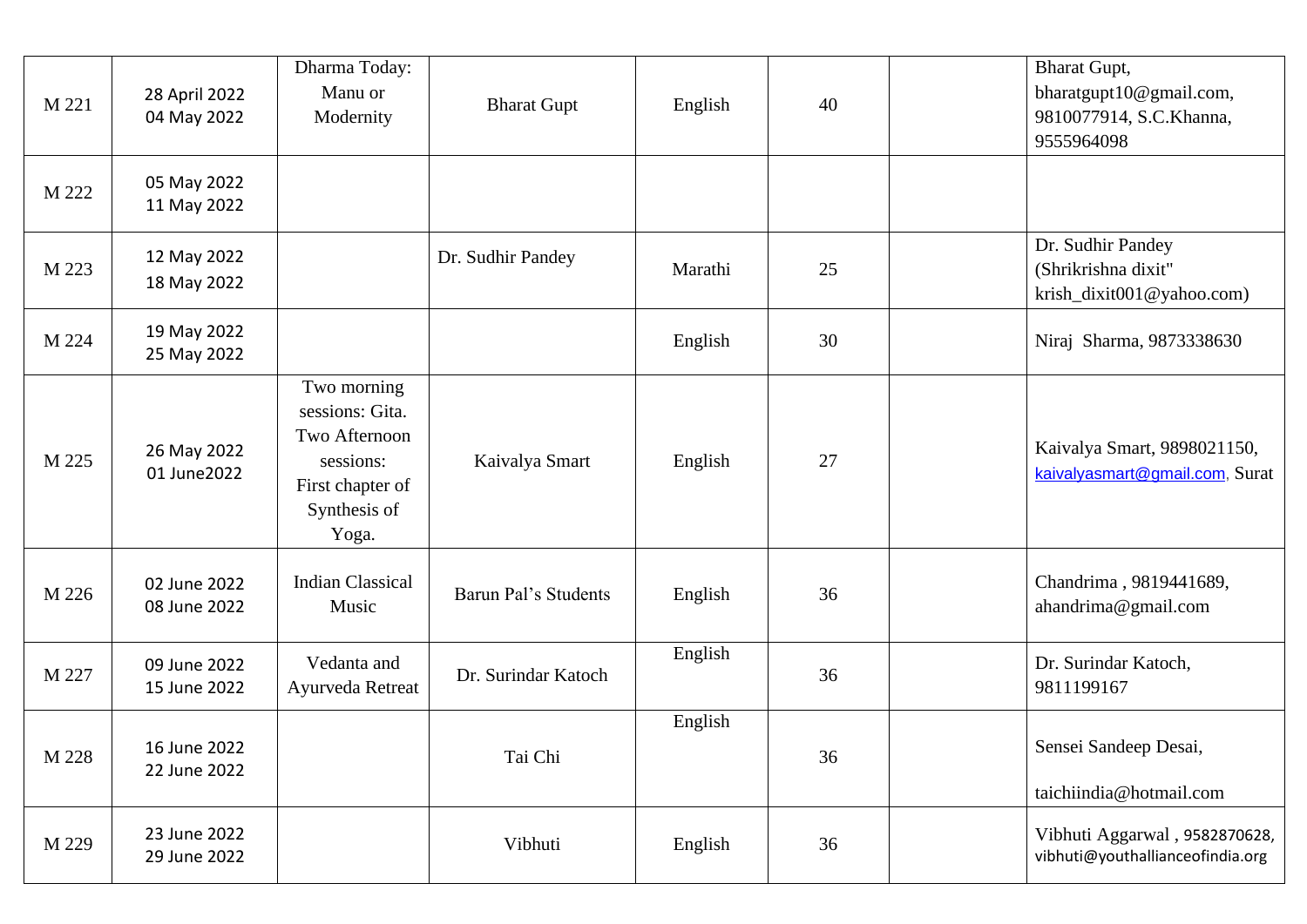| M 230 | 30 June 2022<br>06 July 2022 |  |  |  |
|-------|------------------------------|--|--|--|
| M 231 | 07 July 2022<br>13 July 2022 |  |  |  |

#### **THE CAMP SITE:**

1. Madhuban is situated at a height of 5000 ft above a picturesque village in the Kumaon range of the Himalayas. Madhuban is the place where the beekeeping association of India took birth more than 50 years ago. The property was offered to the Ashram by a devotee in 2003 and is still in the process of being developed. The entire of valley of TallaRamgarh is a basin of fruit orchards and can best be enjoyed during the fruit season in July and August, which happens also to be the rainy season. Madhuban campsite is situated on a fruit orchard of about 30 acres and is one of the extensions of Sri Aurobindo Ashram – Delhi Branch.

**LODGING:** Twelve double and four single rooms with bath and toilet attached, are available with complete bedding. We also have three 6-bedded dormitories in case of pressure on the camps. The seats will be allotted on a **First come, first served** basis, and people applying late will have to take dormitory accommodation.

#### **VILLAGE OUTREACH PROGRAMS:**

We are also doing a lot of Village Outreach programs, especially in the field of education where we are conducting several camps throughout the year for upgrading the quality of the village school teachers and imparting value education to students.

Several doctors from Delhi and other places are invited at regular intervals to conduct medical camps for several villages around Ramgarh, where we provide free consultation and medicines.

#### **CAMPACTIVITIES:**

- \* Grow spiritually by opening to the *mantric* power of the works of the Master and the Mother.
- \* Daily Meditation and Yoga, Pranayam and 'keep-fit' sessions.
- \* Walks and treks through magnificent mountain forests and enchanting scenic splendor.

#### **For all bookings and information, please contact the camp organizer of the particular camp only.**

**STAY AT DELHI:** Participants will themselves bear their expenses for stay in Delhi. Arrangements can be made at Sri Aurobindo Ashram - Delhi Branch ONLY THROUGH THE **WEBSITE[:www.sriaurobindoashram.net/visitors](http://www.sriaurobindoashram.net/visitors)**

#### **IMPORTANT** *(Please note carefully)***:**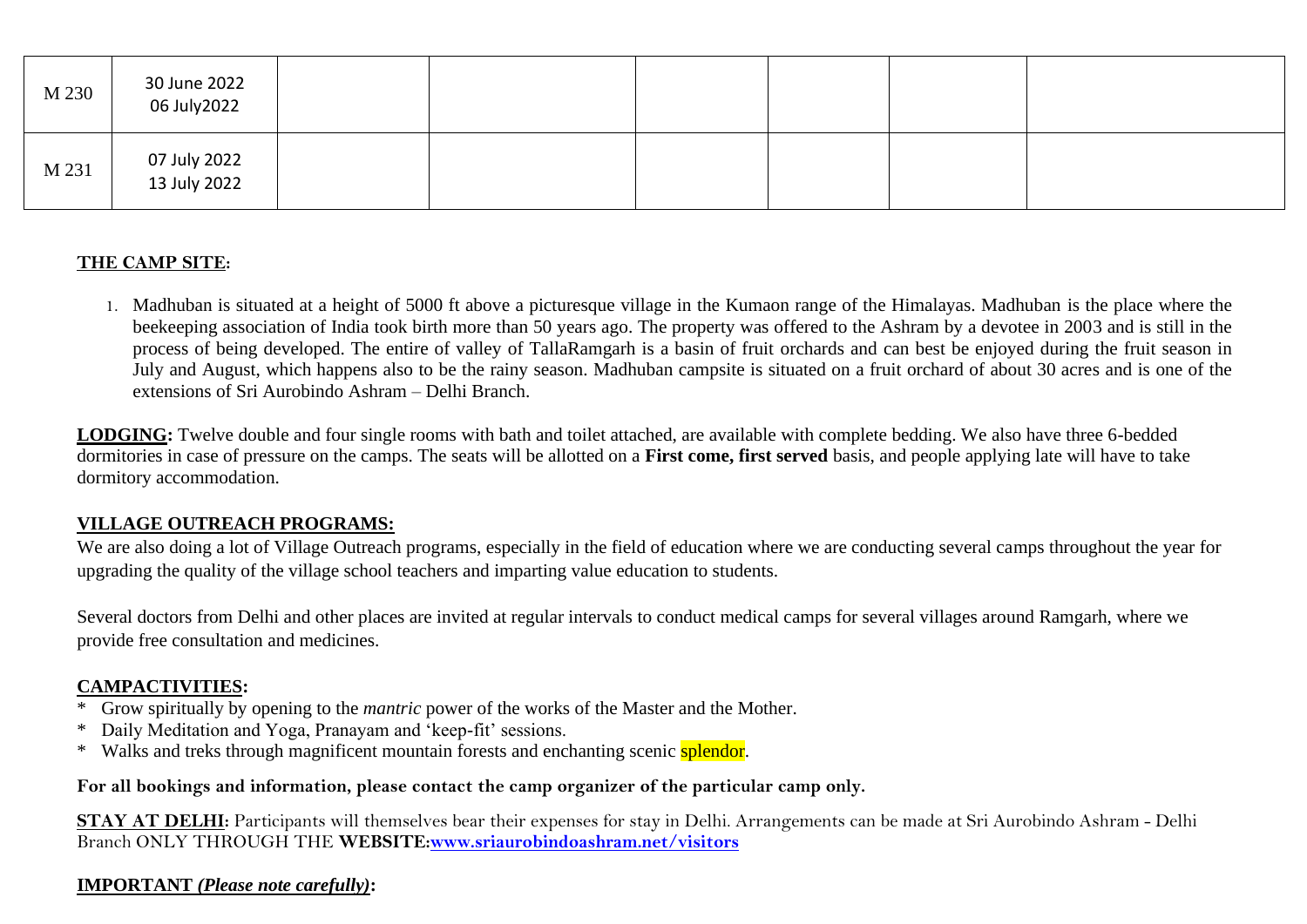- **\* Please apply only if you are looking for a serious study and spiritual retreat.**
- \* Book IMMEDIATELY to avoid disappointment due to heavy rush and limited seats.
- \* **People with high blood pressure and other diseases, who have problems with high altitude and / or living at the first and second floors, and also those needing special facilities, food or care, should not apply.** Any medical expenses will have to be borne by the participants themselves. There are hardly any medical facilities at the Talla Ramgarh village.
- **\* Kindly help in circulating this leaflet widely among genuinely interested people.**
- \* **Please note:** Smoking and consumption of *gutka* are not permitted on the Ashram campus. Use of alcoholic

**drinks and drugs** is forbidden during the entire period of the camp.

**OTHER CAMPS:** We also have study and youth adventure camps at our Himalayan Centre in Nainital (40 km from Madhuban). You may look up for more details on our **website: [www.sriaurobindoashram.net](http://www.sriaurobindoashram.net/)**.

**FUTURE BOOKINGS**: We are also offering our space in September, October &November for any camps being organized on Sri Aurobindo's philosophy or any other serious spiritual topics. Please ask for dates very much in advance as we always have a lot of pressure on our limited space.

#### **HOW TO APPLY**

Please fill in the form below and attach your donation and forward to the Camp convener at Sri Aurobindo Ashram – Delhi Branch, Sri Aurobindo Marg, New Delhi, 110016. Please mention the **Camp number** when you send your donation with details. On acceptance we shall send further details, and kit list. You are requested **not to start your journey without** receiving a **proper acceptance letter** from us.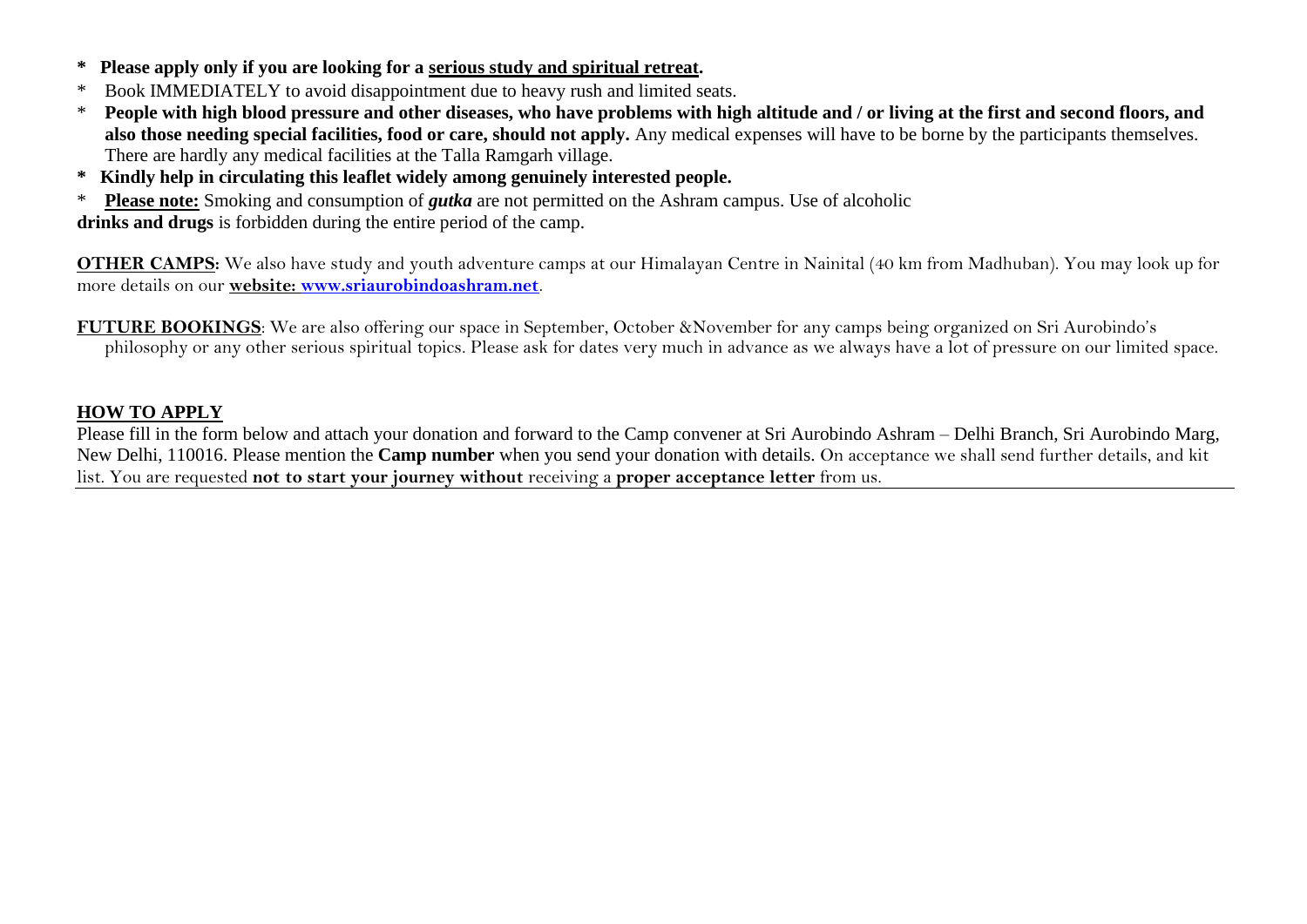# **SRI AUROBINDO ASHRAM DELHI BRANCH TRUST BANK ACCOUNTS DETAILS FOR MONEY TRANSFER IN** INDIA

### Sri Aurobindo Ashram Delhi Branch Trust **SB-Account No. 90030110002667**

**Sri Aurobindo Marg New Delhi – 110016 Email: [contact@aurobindoonline.in](mailto:contact@aurobindoonline.in) PAN NO. AAATS4031K Name of Bank**

**UCO Bank Branch Code – 9003 Sri Aurobindo Ashram Extension Counter IFS Code – UCBA0009003 Sri Aurobindo Marg, MICR Code – 110028999 New Delhi-110016**

## **IMPORTANT NOTE**

- **1. If you are making direct deposit in our above bank accounts, kindly send an email to [contact@aurobindoonline.in](mailto:contact@aurobindoonline.in) and a copy of same to ashram.delhi@gmail.com giving us the details of amount.**
- **2. Please Provide Transition, Cheque No., Amount, Bank, Date of Donation.**
- **3. This will help us Reconcile your amount with our bank account and issuing official Receipts.**

**\_\_\_\_\_\_\_\_\_\_\_\_\_\_\_\_\_\_\_\_\_\_\_\_\_\_\_\_\_\_\_\_\_\_\_\_\_\_\_\_\_\_\_\_\_\_\_\_\_\_\_\_\_\_\_\_\_\_\_\_\_\_\_\_\_\_\_\_\_\_\_\_\_\_\_\_\_**

**People sending amount above Rs. 3000/- as donation should fill up the enclosed income tax form and return to us.** 

#### **TO WHOM IT MAY CONCERN**

I hereby certify that a sum of Rs……………. (Rupees …………………………………………………….) was paid to Sri Aurobindo Ashram – Delhi Branch. Sri Aurobindo Marg, New Delhi – 110016 by Cash / Cheque No. …………. Dated ……………… on …………………………………………. Bank on account of donation. I further state that I am assessed to income tax and my permanent account no. (PAN) is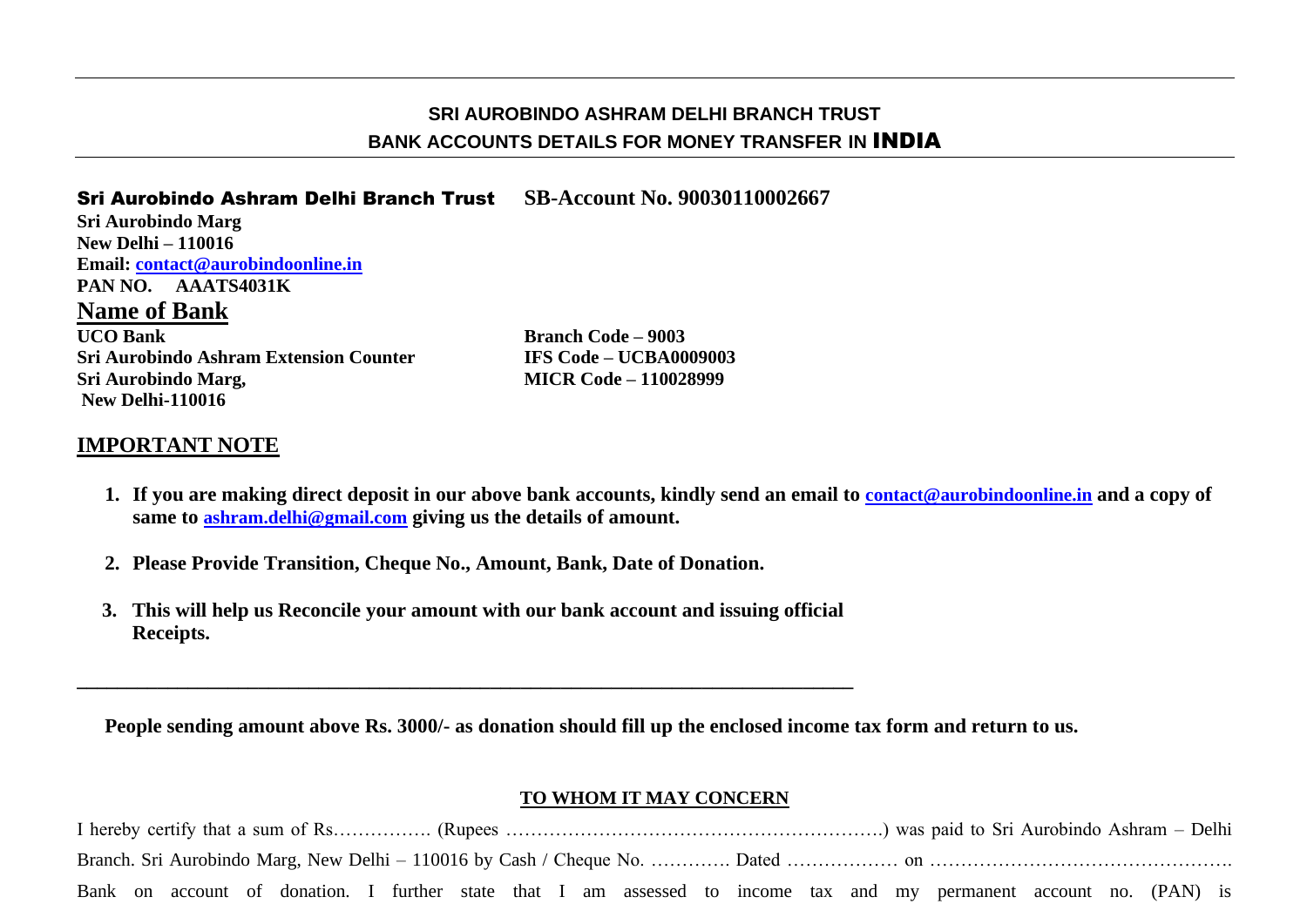…………………..Name………………………………………Address……………………………….…………………………………………………….. PIN ……………. ……….E-mail Id …………………………… Telephone Nos (Res.)………………………. (Off.) ……………….………… (Mobile) ……………………..

Date: \_\_\_\_\_\_\_\_\_\_\_\_\_ Signature

Receipt No. …………………….. Date ……………………